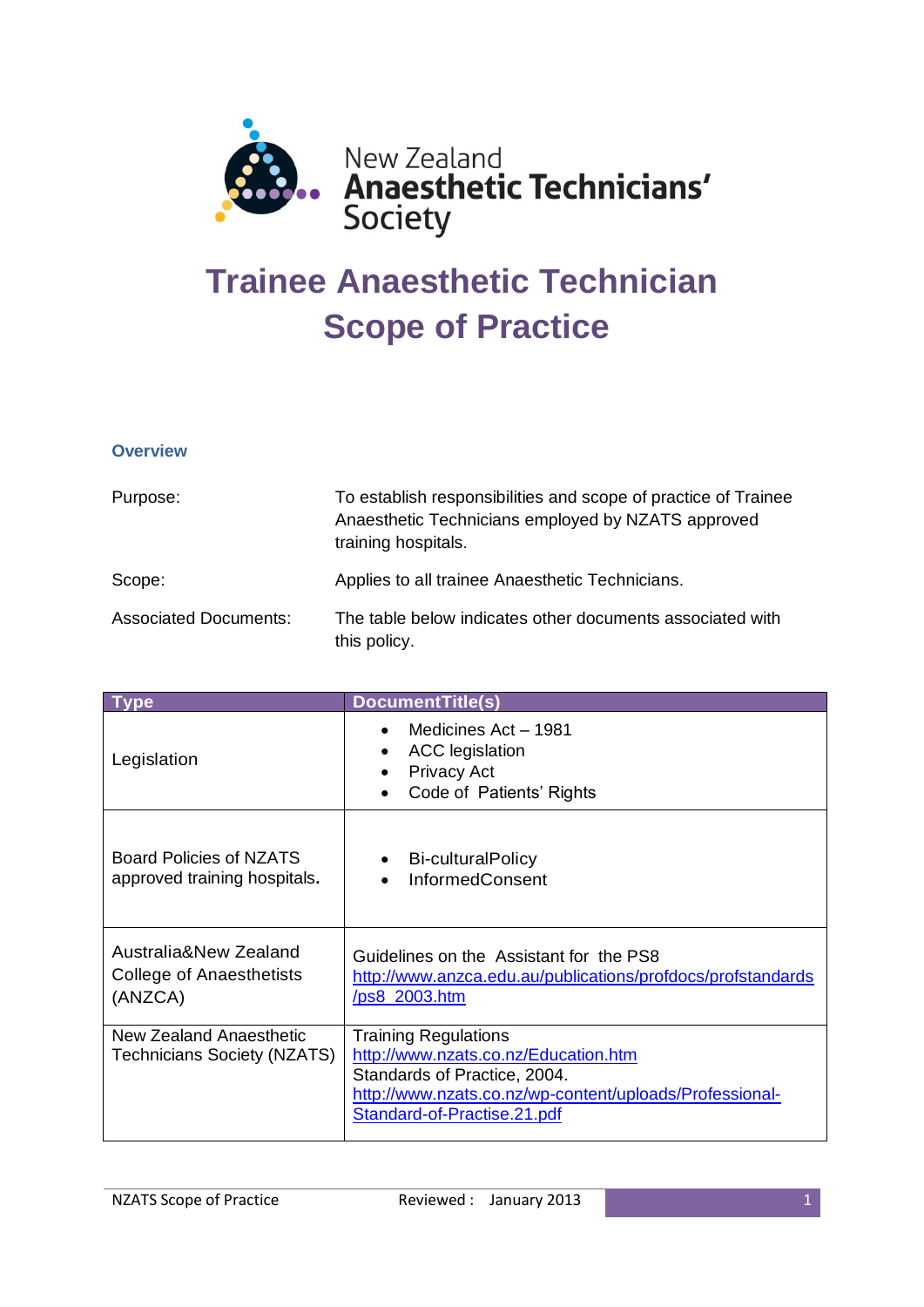### **Introduction**

This outlines the scope of practice for Trainee Anaesthetic Technicians (see New Zealand Anaesthetic Technicians' Society Training Regulations).

Trainee Anaesthetic Technicians learn, under supervision, the clinical and technical skills to provide patient care and assistance during the administration of anaesthesia and during anaesthetic procedures. Under supervision, Trainee Technicians provide support, relevant to their level of training, to the Anaesthetist and collaborate with health professionals within the peri-operative, interventional, investigative and other clinical areas. Under supervision, they provide support for the safe transportation of patients. Trainee Anaesthetic Technicians learn to work as team members alongside other health workers. They learn to provide physical and emotional support to the patient to enhance the safe outcome of anaesthetic procedures. Under supervision, the Trainee plans and prepares the equipment, monitoring and other requirements specific to each anaesthetic procedure. The Trainee gains knowledge on procedural and equipment changes. The Trainee learns and understands the significance of commitment to quality improvement. Trainee Anaesthetic Technicians must work within the limitations of their scope of practice.

# **Competencies**

The Trainee Anaesthetic Technician:

- Reports daily to the daily Anaesthetic Coordinator or the Charge Anaesthetic Technician of the operating unit where currently allocated.
- Undertakes activities in which the trainee is competent and is authorised to do so (as per level of training).
- Carries out the following tasks as outlined, in a supervised capacity under the direction of a registered qualified Anaesthetic Technician:
	- o Preparation of the anaesthetic machine, ancillary, monitoring, intravenous administration, warming, emergency and resuscitation equipment and provides this equipment in a safe, clean and functional state.
	- o Ensures ready availability of appropriate pharmacological agents, intravenous fluids including blood and blood products.
	- o Ensures documentation is correct and available when required.
	- $\circ$  Provides reassurance to the patient and provides care to ensure patient safety during anaesthetic procedures, transfer and positioning.
	- o Provides the highest standard of assistance to the Anaesthetist until excused from that duty.
	- o Ensures correct cleaning, decontamination, sterilization and disposal of equipment. Maintain stocks to the required standards of the departments.
	- o Actively seeks support when unsure of any situation.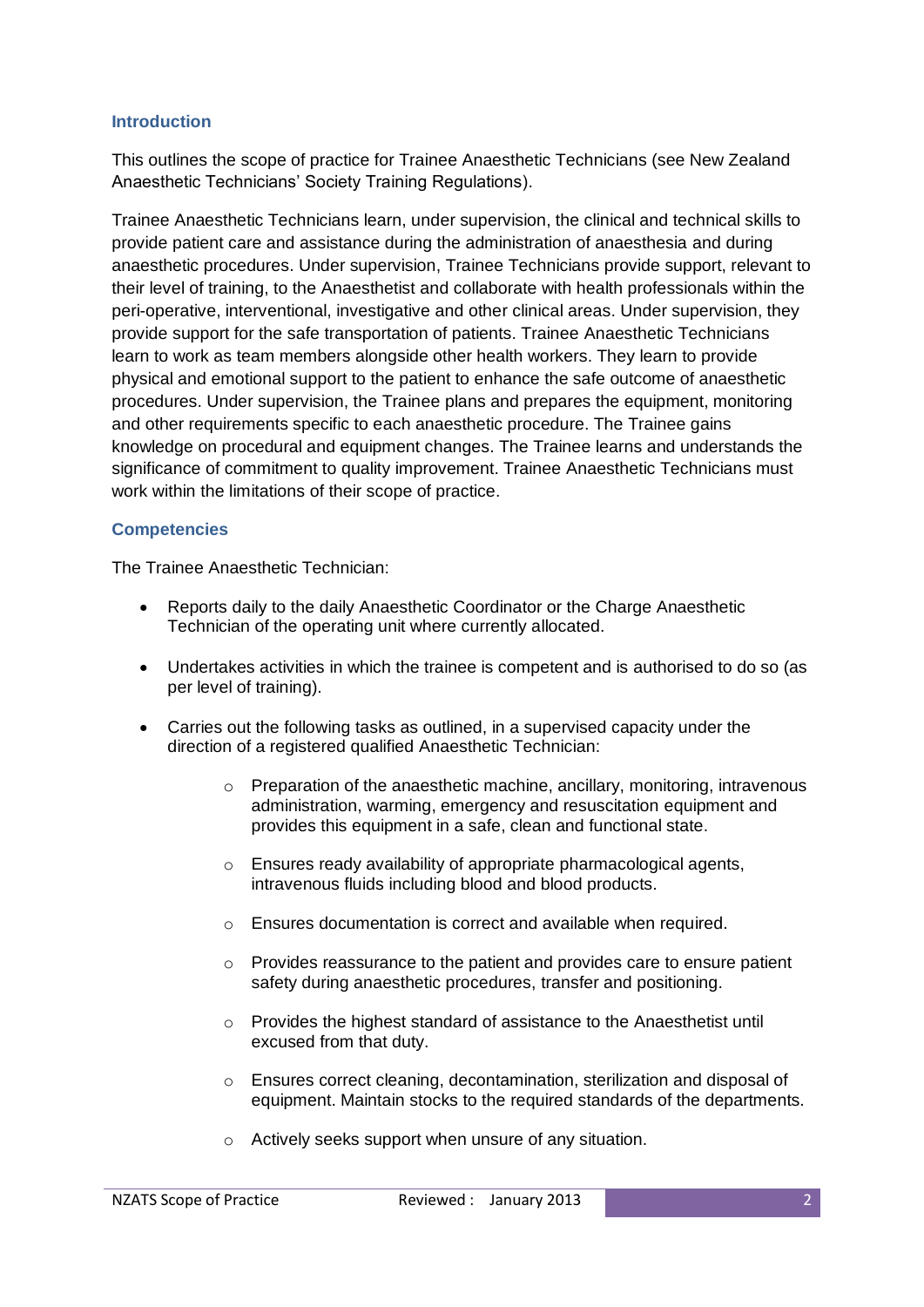- $\circ$  Is aware of, and adheres to the clinical practice and policy documentation of the department where currently based.
- o Participates in audits and assessments as outlined by the employing hospital's Anaesthetic Technician training programme.

## **Expectations and Accountability**

#### Expectations

Trainee Anaesthetic Technicians are expected to:

- Be a member of the professional organisation, such as The New Zealand Anaesthetic Technicians' Society Inc. (NZATS)
- Practice in accordance with legislative requirements.
- Act ethically.
- Respect the rights of patients and clients.
- Work to maintain public trust and confidence.
- Practice within the limitations of the New Zealand Technicians' Society Inc. under which the trainee is a member.
- Be aware of cultural rights and the requirement for informed consent related to patients and family/whanau.
- To present in a professional manner and work ethic

#### **Accountability**

Be responsible to, and accountable to, the Anaesthetist for actions, decisions and, practices while carrying out delegated anaesthetic related procedures.

Be responsible to, and accountable to, the Charge Anaesthetic Technician, or appointee, under whose supervision the trainee is working.

Only undertake activities that they are competent with and are authorised to do so (as per their level of training).

Uphold the safety and well-being, interests and rights of patients, families and colleagues.

Be aware of the patient's condition, anticipate needs, detect problems and take appropriate actions. Respond promptly and appropriately in emergency situations and use associated equipment.

Contribute to the continuity of care through appropriate transfer of responsibility.

Endeavour to ensure that no actions or omissions are detrimental to the conditions and safety of the patient.